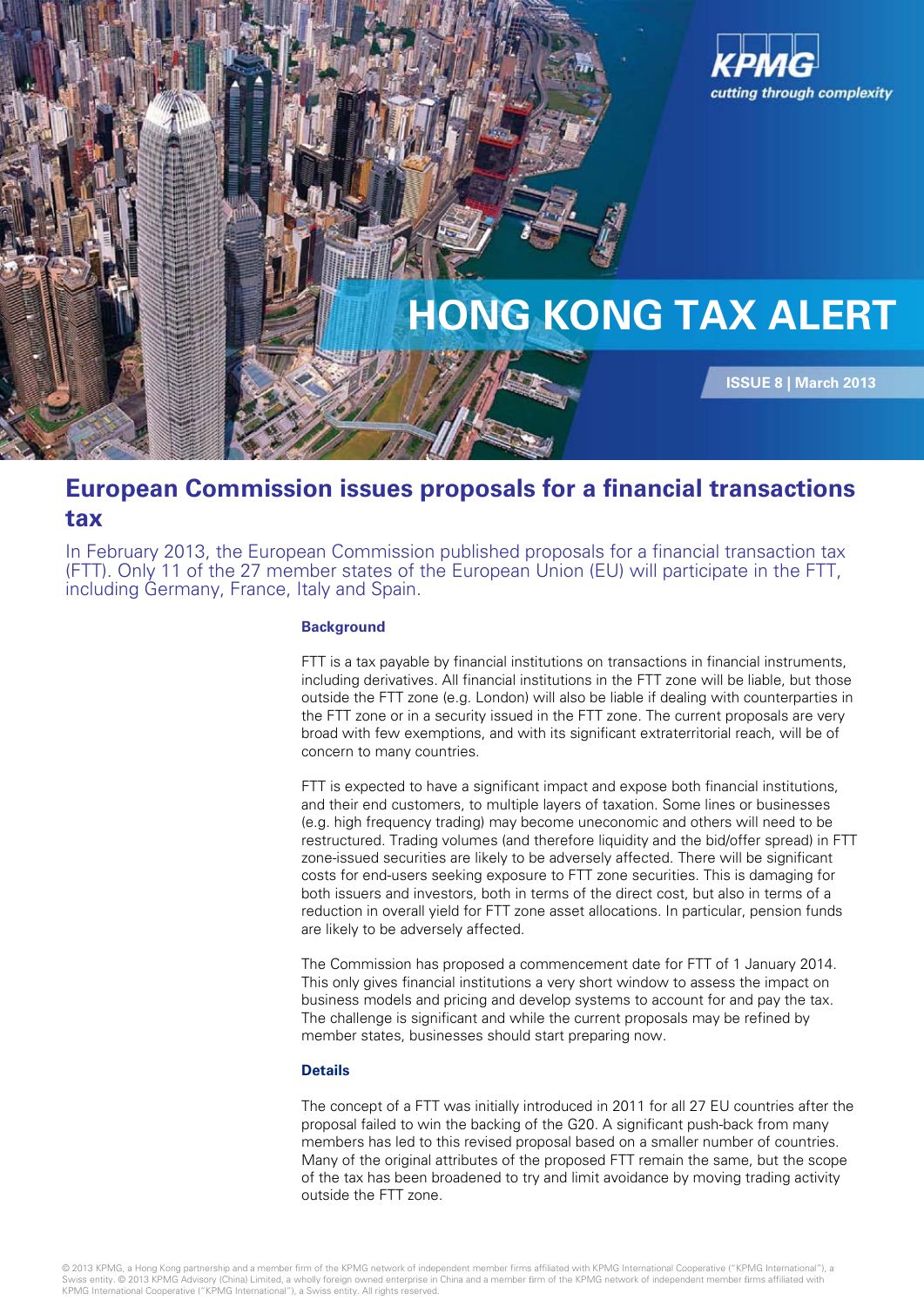Many of these latest EU FTT proposals were in line with expectations on key issues:

- The minimum rate of tax is unchanged at 0.1 percent (0.01 percent for derivatives)
- Tax is payable by financial institutions, regardless of whether their counterparty is itself exempt from paying the FTT (see below for exemptions). Financial institutions are broadly defined to include banks, investment firms, pension funds, insurance entities, undertakings for collective investment in transferable securities (UCITS) and alternative investment funds (AIF).
- Taxability is governed by two principles, 'residence' and 'issuance'
	- o The residence principle will catch transactions involving:
		- Entities which are incorporated, regulated, tax resident, or have a branch in the FTT zone.
		- Non FTT zone entities dealing with a FTT zone entity (e.g. this will catch all trades between UK entities and entities treated as established in the FTT zone under any of the tests, including trading with branches of an FTT zone entity).
		- This includes transactions between two separate financial institutions within the same group (i.e. intra group transactions) where at least one is resident in the FTT zone.
		- A subsidiary of a FTT headquartered entity located outside the FTT zone is treated like any other entity in the same country.
	- o The issuance principle will catch:
		- Securities or listed derivatives issued or deemed to be issued in the FTT zone – theoretically wherever traded.
- The principle of joint and several liability of all parties to a transaction has been preserved – which in practice means that if one counterparty refuses to pay the FTT, the other counterparty could find itself held liable for both sides of the tax (e.g. where both counterparties are not in the FTT zone, but are trading in a FTT issued security).
- Certain institutions (central counterparties (CCP) and clearing houses as well as central banks and similar EU institutions) are exempt, though if a financial institution clears or settles through a CCP located in the FTT zone the financial institution will then itself be subject to the FTT.
- The only full exemption from the FTT is for primary market transactions (i.e. share issues, lending transactions and entering into insurance contracts, UCITs and AIF unit issues).

One significant new proposal is the inclusion of a broadly drafted anti-abuse rule, and a provision aimed specifically at the use of depositary receipts to avoid FTT on FTT zone issued securities. The depositary receipt provision proposes that authorities look at the essential purpose of the depository receipts and whether they are primarily for the purpose of FTT avoidance. Trades in these instruments regardless of the residence of the counterparties, would then be subject to the FTT.

## **Next steps**

Participating member states must agree to the draft directive and implement the directive under local law; the deadline for this is 30 September 2013.

While it is possible that the directive could be subject to significant revision or a delay in implementation, financial institutions should start planning now for a commencement date of 1 January 2014 for the FTT in its current form.

#### Details of the [proposals](http://ec.europa.eu/taxation_customs/resources/documents/taxation/com_2013_71_en.pdf) are available here.

© 2013 KPMG, a Hong Kong partnership and a member firm of the KPMG network of independent member firms affiliated with KPMG International Cooperative ("KPMG International"), a<br>Swiss entity. © 2013 KPMG Advisory (China) Lim